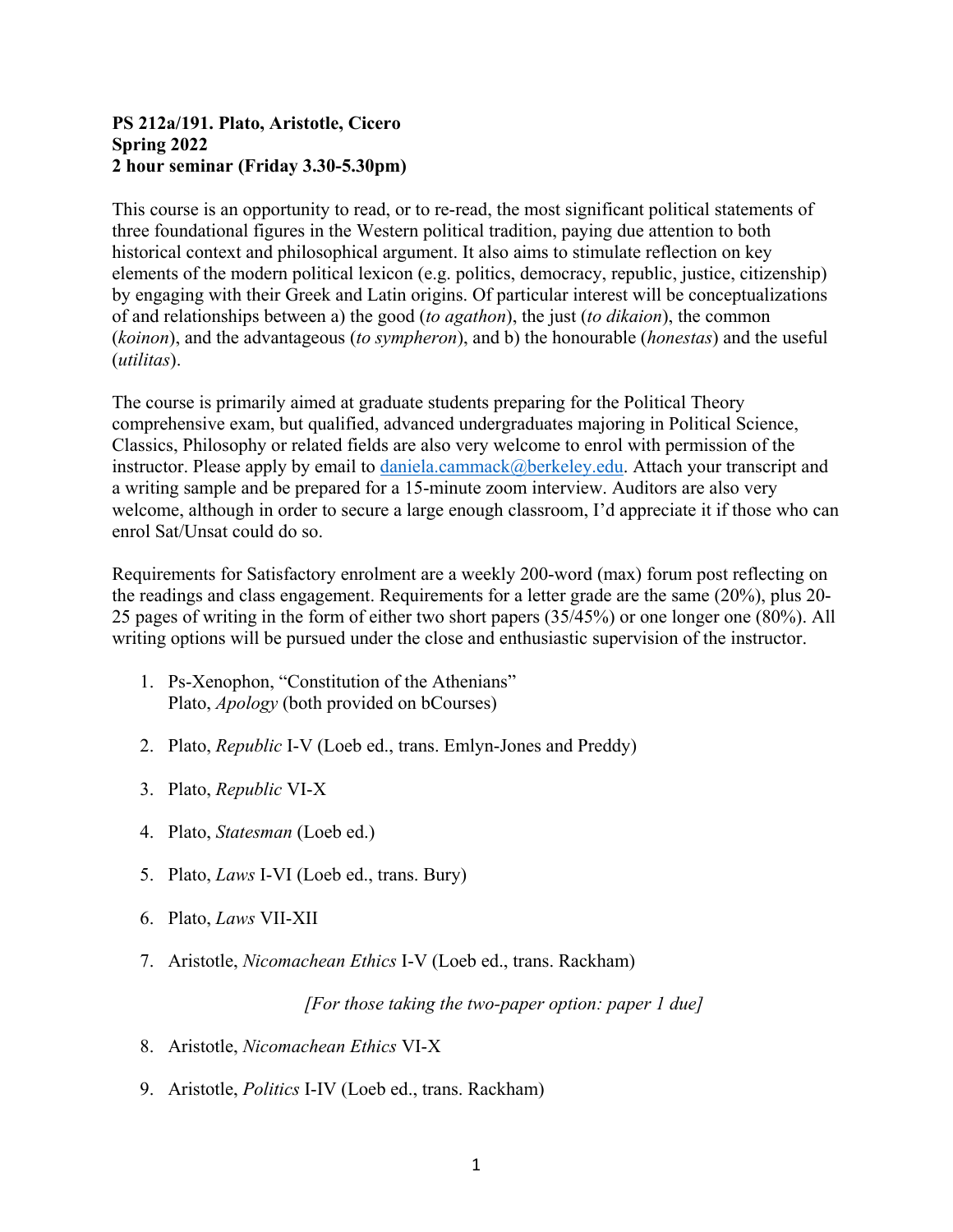Ps-Aristotle, *Constitution of the Athenians* (Penguin ed. by Peter Rhodes)

- 10. Aristotle, *Politics* V-VIII
- 11. Aristotle, *Rhetoric* Book I (Loeb ed., trans. Freese)
- 12. Cicero, *De Re Publica* (Loeb ed., trans. Keyes)

Additional reading: Polybius, *History* Book VI (Loeb)

*[For those writing one long paper, memo due 11pm]* 

13. Cicero, *De Legibus* (Loeb ed., trans. Keyes)

14. Cicero, *De Officiis* (Loeb ed., trans. Miller)

*[Final papers due]*

# **Expectations**

- Attendance at all meetings is required.
- I'd prefer no laptops or other electronic devices in class. Speak to me if in any week you're using an electronic text.
- I'd like to see everyone for a 20 minute meeting at some point in the first 3 weeks of the semester (preferably in office hours, but if you can't make it then we can set up another time). A sign-up sheet will be available in class.

### **Forum responses**

- Using the bCourses Discussions feature, please submit a brief response (max 150 words) to the reading assignment no later than 11am on the day of class.
- You should use this as an opportunity to draw attention to anything you have found striking, puzzling or intriguing about the texts; raise any questions you'd like us to discuss; and/or try out ideas you may wish to write about at greater length.
- I will use these responses to help shape our time together. Be prepared for me to ask you to elaborate on any points you raise, and aim to read others' offerings before we meet.

### **Evaluation**

- Forum responses:  $10\%$
- Class engagement:  $10\%$
- 20-25pp. of writing:  $80\%$

You have two writing options, to be chosen and pursued in consultation with me:

- 1. Two 10-12pp. papers, worth 35/45% of your grade
- 2. One 20-25pp. paper.

**Texts**